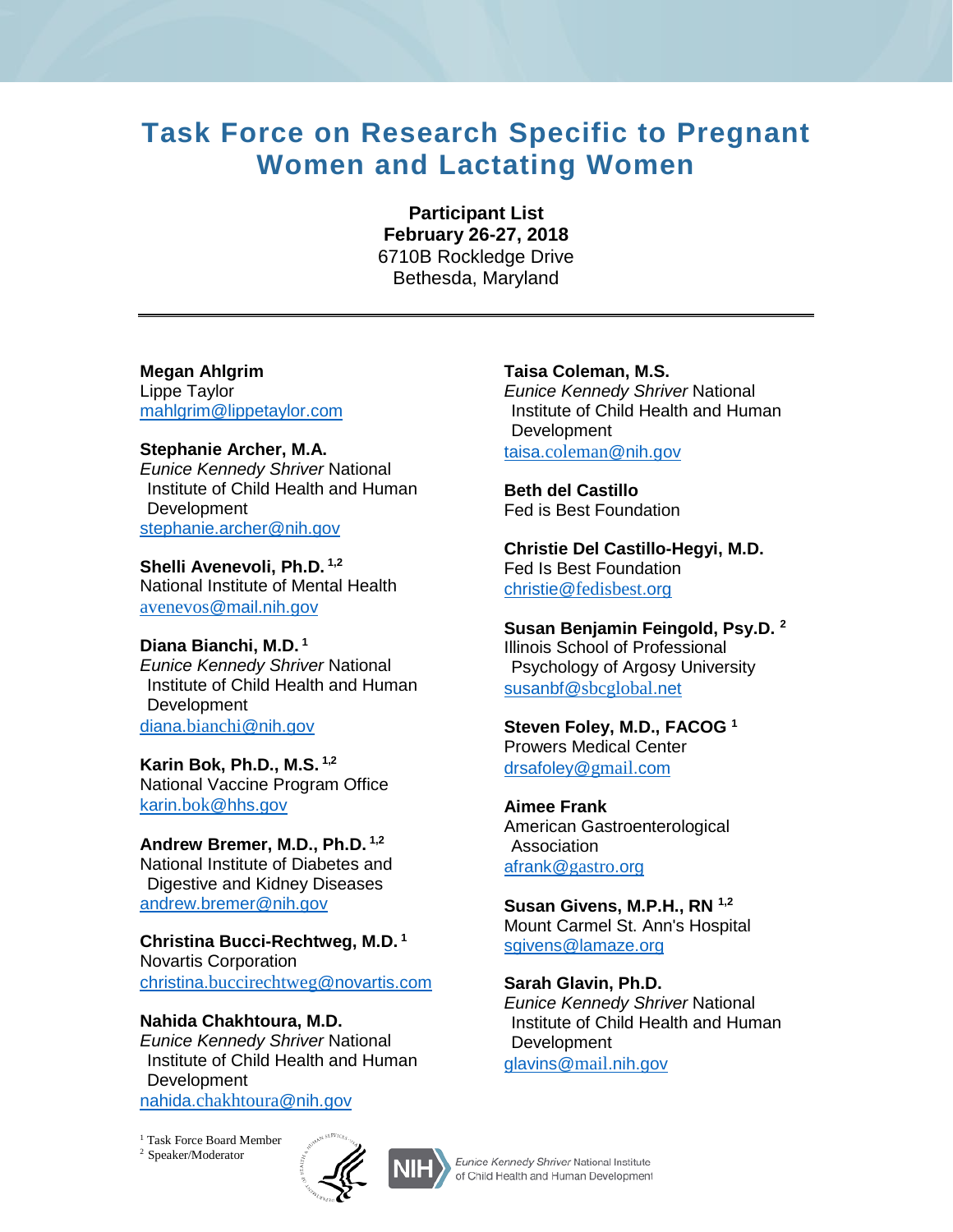**Andrea Goodman, M.P.H., M.S.W.**  Genetic Alliance agoodman@[geneticalliance](mailto:agoodman@geneticalliance.org).org

**Melissa Gorman, M.S.N., RN-BC, CCRN 1,2**  Shriners Hospitals for Children [mgorman@](mailto:mgorman@shrinenet.org)shrinenet.org

**Elena Gorodetsky, M.D., Ph.D. 1**  NIH Office of Research on Women's **Health** [egorod@](mailto:egorod@mail.nih.gov)mail.nih.gov

#### **Rohan Hazra, M.D.**

*Eunice Kennedy Shriver* National Institute of Child Health and Human **Development** [hazrar@mail.](mailto:hazrar@mail.nih.gov)nih.gov

#### **Eugene Hayunga, Ph.D.**

*Eunice Kennedy Shriver* National Institute of Child Health and Human Development [eugene.hayunga@nih.gov](mailto:eugene.hayunga@nih.gov)

#### **Hannah Herrington, M.P.H.**

American Gastroenterological **Association** [hherrington@](mailto:hherrington@gastro.org)gastro.org

**Debbie Jae, M.S.**  Invitae Corporation [debbie.jae@invitae.com](mailto:debbie.jae@invitae.com)

**Marjorie Jenkins, M.D., M.Ed., FACP <sup>1</sup>**  Food and Drug Administration [marjorie.jenkins@fda.hhs.gov](mailto:marjorie.jenkins@fda.hhs.gov)

**Tamara Johnson, M.D., M.S.**  Food and Drug Administration [tamara.johnson@fda.hhs.gov](mailto:tamara.johnson@fda.hhs.gov)

**Bridgette Jones, M.D. 1,2** University of Missouri, Kansas City [bljones@cmh.](mailto:bljones@cmh.edu)edu

**Lisa Kaeser, J.D.** 

*Eunice Kennedy Shriver* National Institute of Child Health and Human Development

kaeserl[@mail.nih.gov](mailto:kaeserl@mail.nih.gov)

## **Lorena Kaplan, M.P.H., CHES <sup>2</sup>**

*Eunice Kennedy Shriver* National Institute of Child Health and Human Development [lorena.kaplan@nih.gov](mailto:lorena.kaplan@nih.gov)

## **MJ Karimi, Ph.D.**

*Eunice Kennedy Shriver* National Institute of Child Health and Human Development mj.karimi[@nih.gov](mailto:mj.karimi@nih.gov)

**Susan Kindig, M.D., J.D. <sup>2</sup>** Eli Lilly and Company [kindig\\_susan@lilly.com](mailto:kindig_susan@lilly.com)

**Athena Kourtis, M.D., Ph.D. <sup>1</sup>**  Centers for Disease Control and **Prevention** [apk3@cdc.gov](mailto:apk3@cdc.gov)

**Cara Krulewitch, Ph.D., CNM, FACNM, FAAN**  Department of Defense [cara.j.krulewitch.civ@mail.mil](mailto:cara.j.krulewitch.civ@mail.mil)

**Kristi Lengyel, M.B.A. 1,2**  UCB, Inc. kllengyel[@yahoo.com](mailto:kllengyel@yahoo.com)

**Barry Lewis, J.D.**  Law Office of Barry M. Lewis [blewislaw](mailto:blewislaw@aol.com)@aol.com

**Jennifer Lind, Pharm.D., M.P.H.**  Centers for Disease Control and **Prevention** vox2[@cdc.gov](mailto:vox2@cdc.gov)

**Linda Lipson, M.A. <sup>1</sup>**  Department of Veterans Affairs linda.lipson[@va.gov](mailto:linda.lipson@va.gov)

<sup>1</sup> Task Force Board Member

2 Speaker/Moderator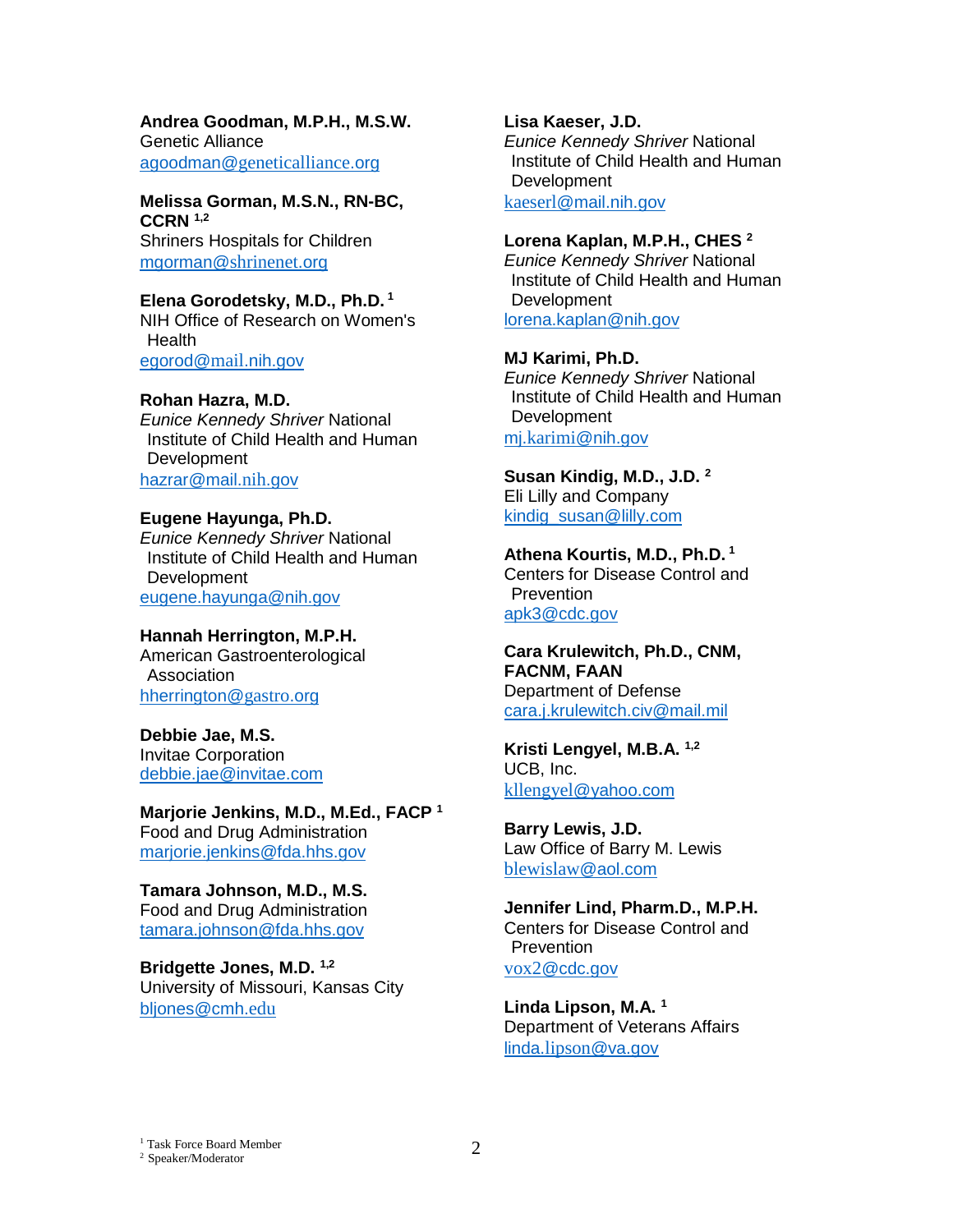**Jessica Madden, M.D.**  Rainbow Babies and Children's Hospital [jessmad@gmail.com](mailto:jessmad@gmail.com)

**Susan McCune** Food and Drug Administration susan.mccune[@fda.hhs.gov](mailto:susan.mccune@fda.hhs.gov)

**Priscah Mujuru, Dr.P.H., RN** *Eunice Kennedy Shriver* National Institute of Child Health and Human Development [priscah.mujuru@nih.gov](mailto:priscah.mujuru@nih.gov)

**Joan Nagel, M.D., M.P.H. <sup>1</sup>** National Center for Advancing Translational Sciences [joandav@mail.nih.gov](mailto:joandav@mail.nih.gov)

**Nathan Nelson, J.D.**  Balchem Corporation [nnelson@balchem.com](mailto:nnelson@balchem.com)

**Susan Nicholson, M.D., FIDSA** Johnson & Johnson

**Christine Nguyen, M.D.**  Food and Drug Administration [christine.nguyen@fda.hhs.gov](mailto:christine.nguyen@fda.hhs.gov)

**Jennifer O'Neill**  Lippe Taylor joneill@[lippetaylor](mailto:joneill@lippetaylor.com).com

**Victoria Pemberton, M.S., RNC, CCRC1,2**  National Heart, Lung, and Blood **Institute** [pembertonv@nhlbi.nih.gov](mailto:pembertonv@nhlbi.nih.gov)

**G. Stephane Philogene, Ph.D.**  *Eunice Kennedy Shriver* National Institute of Child Health and Human Development stephane.[philogene](mailto:stephane.philogene@nih.gov)@nih.gov

**Jeanna Piper, M.D. 1,2** National Institute of Allergy and Infectious Diseases [piperj@niaid.nih.gov](mailto:piperj@niaid.nih.gov)

**Kevin Prohaska** Food and Drug Administration kevin.prohaska[@fda.hhs.gov](mailto:kevin.prohaska@fda.hhs.gov)

**Tonse Raju, M.D., D.C.H.**  *Eunice Kennedy Shriver* National Institute of Child Health and Human **Development** rajut@mail[.nih.gov](mailto:rajut@mail.nih.gov)

**Jennita Reefhuis, Ph.D.**  Centers for Disease Control and **Prevention** 

[nzr5@](mailto:nzr5@cdc.gov)cdc.gov

**Rodney Rivera** *Eunice Kennedy Shriver* National Institute of Child Health and Human **Development** rodney.rivera[@nih.gov](mailto:rodney.rivera@nih.gov)

**Christine Rogers, M.A.**  *Eunice Kennedy Shriver* National Institute of Child Health and Human Development christine[.rogers@nih.gov](mailto:christine.rogers@nih.gov)

**Theresa Rosario-Jansen, Ph.D.**  UCB, Inc. theresa[.rosario-jansen@ucb.com](mailto:theresa.rosario-jansen@ucb.com)

**Jackie Rosenthal, M.P.A. 1** Centers for Disease Control and **Prevention** jcr9[@cdc.gov](mailto:jcr9@cdc.gov)

**George Saade, M.D.**  University of Texas Medical Branch gsaade[@utmb.edu](mailto:gsaade@utmb.edu)

**Kathryn Schubert, M.P.P.**  Society for Maternal-Fetal Medicine kschubert[@smfm.org](mailto:kschubert@smfm.org)

**Pamela Scott, Ph.D.**  Food and Drug Administration pamela[.scott@fda.hhs.gov](mailto:pamela.scott@fda.hhs.gov)

<sup>1</sup> Task Force Board Member  $\frac{1}{2}$  Task Force Board Member  $\frac{3}{2}$  Speaker/Moderator